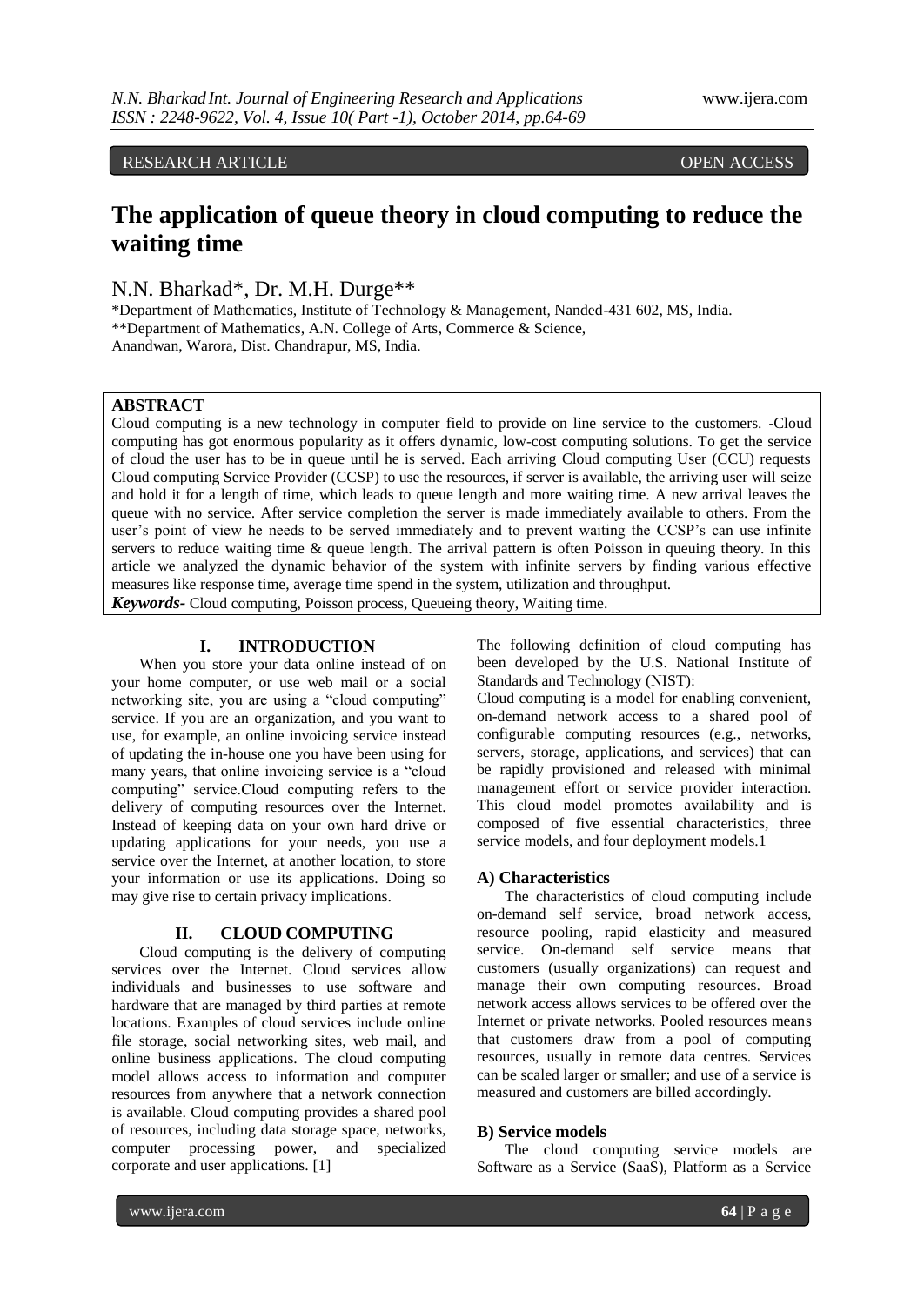(PaaS) and Infrastructure as a Service (IaaS). In Software as a Service model, a pre-made application, along with any required software, operating system, hardware, and network are provided. In PaaS, an operating system, hardware, and network are provided, and the customer installs or develops its own software and applications. The IaaS model provides just the hardware and network; the customer installs or develops its own operating systems, software and applications.

#### **C) Deployment of cloud services:**

Cloud services are typically made available via a private cloud, community cloud, public cloud or hybrid cloud. Generally speaking, services provided by a public cloud are offered over the Internet and are owned and operated by a cloud provider. Some examples include services aimed at the general public, such as online photo storage services, e-mail services, or social networking sites. However, services for enterprises can also be offered in a public cloud. In a private cloud, the cloud infrastructure is operated solely for a specific organization, and is managed by the organization or a third party. In a community cloud, the service is shared by several organizations and made available only to those groups. The infrastructure may be owned and operated by the organizations or by a cloud service provider.

#### **III. QUEUEING THEORY**

A queuing system consists of one or more servers that provide service of some sort to arriving customers. Customers who arrive to find all servers busy generally join one or more queues (lines) in front of the servers, hence the name **queuing systems**. There are several everyday examples that can be described as queuing systems, such as bankteller service, computer systems, manufacturing systems, maintenance systems, communications systems and so on. [2]

## **A) STUCTURE OF QUEUEING SYSTEM**:



## **B) COMPONENTS OF QUEUE SYSTEM:**

A queuing system can be completely described by a) Arrival pattern (input) ii) Service pattern (service mechanism) iii) Queue discipline iv) customer behavior

**i) Arrival pattern (input):** It represent the pattern in which the customers arrive and join the system. Usually, the customers arrive in a more and less random way which is not worth making prediction.

Thus the pattern can be described in terms of probabilities and consequently the probability distribution of for inter arrival times must be defined. The present paper is only dealt with those queuing systems in which the the customers arrive in **Poisson or completely random fashion**. Other types of arrival pattern may also be observed in practice that has been studied in queuing theory. Two such patterns **are arrivals are of regular intervals and there is general distribution of time between successive arrivals.**

**ii) Service pattern (service mechanism):** It is specified when it is known how many customers can served at a time, what the statistical distribution of service is, and when service is available. It is true in most situations that service time is a random variable with the same distribution for all arrivals, but cases occur where there are clearly two or more classes of customers each with a different service time distribution. Service time may be constant or a random variable. Distributions of service time which are important in practice are **negative exponential distribution and the related Erlang (Gamma) distribution.**

In the present paper only those queuing systems are discussed in which the service time follows the **exponential distribution.**

iii) **Queue discipline:** it is the rule by which customers selected from the queue for service. The most common discipline is FIFO(first in ,first out) or FCFFS( first come ,first out),according to which the customers are served in the order of their arrival and the other service disciplines are :

LIFO-last in, first out or FILO-fist in last out

SIRO- Service in random order and Priority.

In this paper we shall be concerned only with first come first serve discipline (FCFS).

iv) **Customer behavior:** The customers generally behave in the following three ways:

1) Balking: A customer may leave the queue because the queue is very long and s/he has no time to wait or there is no sufficient waiting space.

2) Reneging: This occurs when a waiting customer leaves the queue due to impatience.

3) Jockeying: Customers may jockey from one waiting line to another.[3]

#### **Transient and Steady states:**

Queuing Theory analyses the study of systems behavior over time. A system is said to be transient state when its operating characteristics are dependent on time.

A system is said to be transient state when its operating characteristics are independent on time.

In some situations if the arrival rate of the system is larger than its service rate a steady state cannot be reached regardless of the length of the elapsed time. In fact in this case the queue length will increase with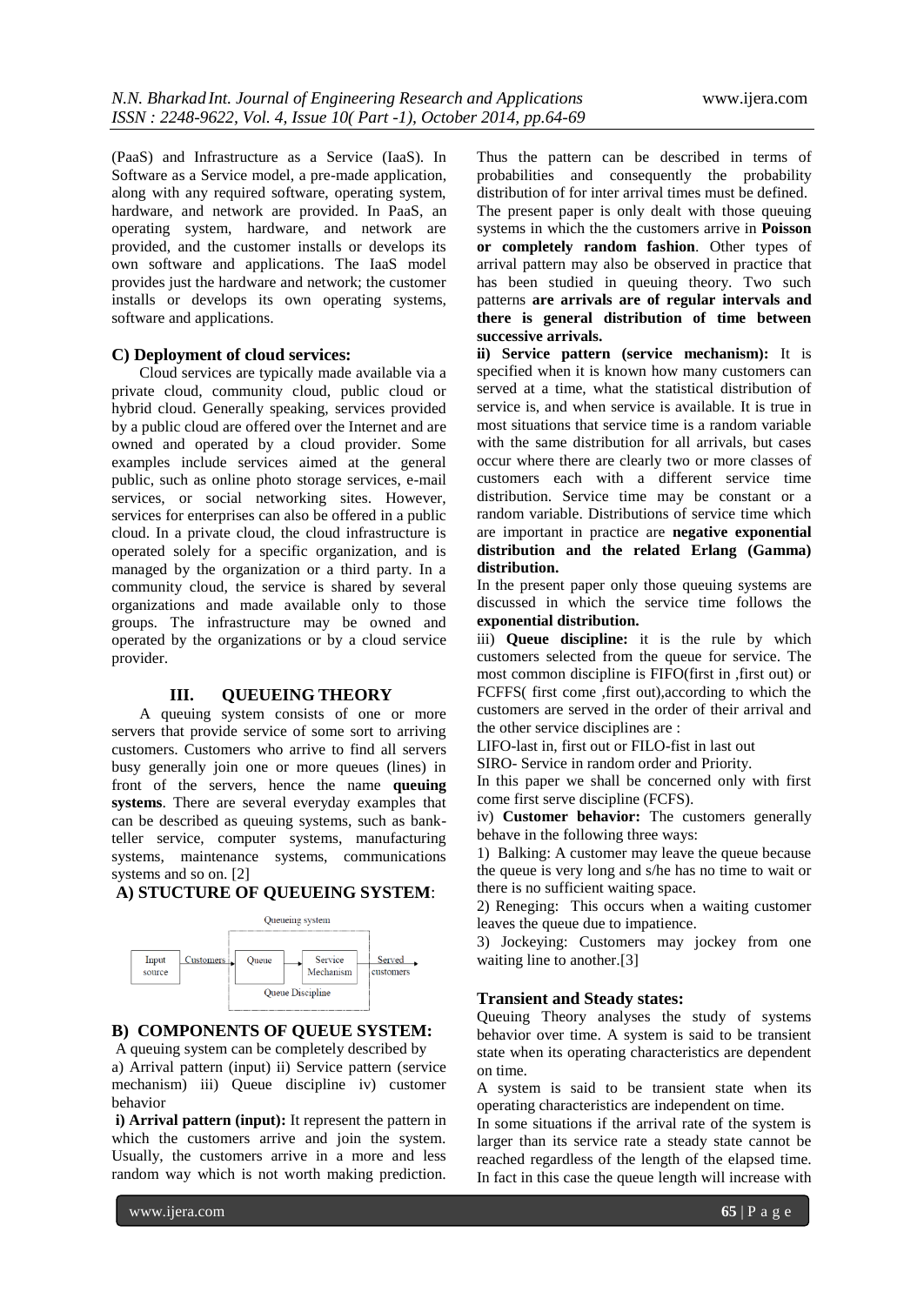time and theoretically it could build up to infinite such case is called explosive case.

In this paper only steady state analysis will be considered.

#### **C) Kendall Notation**

D.G. Kendall developed a notation that has been widely accepted for specifying the pattern of arrivals, the service time distribution, and the number of channels in a queuing model. This notation is often seen in software for queuing model. The basic threesymbol Kendall notation is in the form: arrival distribution/service time distribution/number of service channels open. Where specific letters are used to represent probability distributions. An abridged version of this convention is based on the format A/B/C/D/E/F. These letters represent the following system characteristics:[4]

 $A$  = represents the inter arrival-time distribution.

 **= represents the service-time distribution.** 

[Common symbols for **A** and **B** include **M**  (exponential), **D** (constant or deterministic), **Ek** ( Erlang of order k), and **G**(arbitrary or general)]

 $C$  = represents the number of parallel servers.

 **= represents the queue discipline.** 

 $E$  = represents the system capacity.

 **= represents the size of the population.** 

## **D) Single-Channel Queuing Model with Poisson Arrivals and Exponential Service Times (M/M/1):**

We present an analytical approach to determine important measures of performance in a typical service system. After these numeric measures have been computed, it will be possible to add in cost data and begin to make decisions that balance desirable service levels with waiting line service costs.

#### **Assumptions of the Model**

The single-channel, single-phase model considered here is one of the most widely used and simplest queuing models. It involves assuming that seven conditions exist:

**1.** Arrivals are served on a FIFO basis.

**2.** Arrivals are described by a Poisson probability distribution and come from an infinite or very large population.

**3.** Service times also vary from one customer to the next and are independent of one another, but their average rate is known.

**4.** Service times occur according to the negative exponential probability distribution.

**5.** The average service rate is greater than the average arrival rate.

When these five conditions are met, we can develop a series of equations that define the queue's operating characteristics.

#### **IV. QUEUING EQUATIONS**

 $\lambda$  = mean number of arrivals per time period.  $\mu$  = mean number of people or items served per time period

When determining the arrival rate ( $\lambda$ ) and the service rate  $(\mu)$ , the same time period must be

Used. For example, if the is the average number of arrivals per hour, then must indicate the average number that could be served per hour.[5]

1) Average number of units the in the system :  $L_s = \frac{\lambda}{\mu} - \lambda$ 

system: 
$$
L_s = \frac{\lambda}{\mu - \lambda}
$$

- 2) Average number of units the in the queue :  $L_q = \lambda^2 / \mu(\mu - \lambda)$
- 3) Average waiting time of an arrival in the system :  $W_s = \frac{1}{\mu - \lambda}$
- 4) Average waiting time of an arrival in the queue :  $W_q = \frac{\lambda}{\mu(\mu - \lambda)}$  $\lambda/\mu(\mu-$

 $\lambda$  .

- 5) Variance of queue length  $= \frac{1}{(1 \lambda/\mu)^2}$  $\lambda$  $\mu$  $\overline{a}$
- 6) The utilization factor for the system :  $\rho =$  $\mu$ λ
- 7) Probability of queue being greater than or equal to k:P(n  $\geq k$  ) =  $(\frac{\lambda}{\cdot})^k$  $\mu$ λ
- 8) The present idle time, that is, the probability that no one is in the system: $P_0=1$ - $\mu$ λ

#### **E) Multiple-Channel Queuing Model With Poisson Arrivals And Exponential service Times (M/M/S):**

The next logical step is to look at a multiple-channel queuing system, in which two or more servers or channels are available to handle arriving passengers. Let us still assume that travelers awaiting service form one single line and then proceed to the first available server. Each of these channels has an independent and identical exponential service time distribution with mean  $1/\mu$ . The arrival process is Poisson with rate  $\lambda$ . Arrivals will join a single queue and enter the first available service channel.The multiple-channel system presented here again assumes that arrivals follow a Poisson probability distribution and that service times are distributed exponentially. Service is first come, first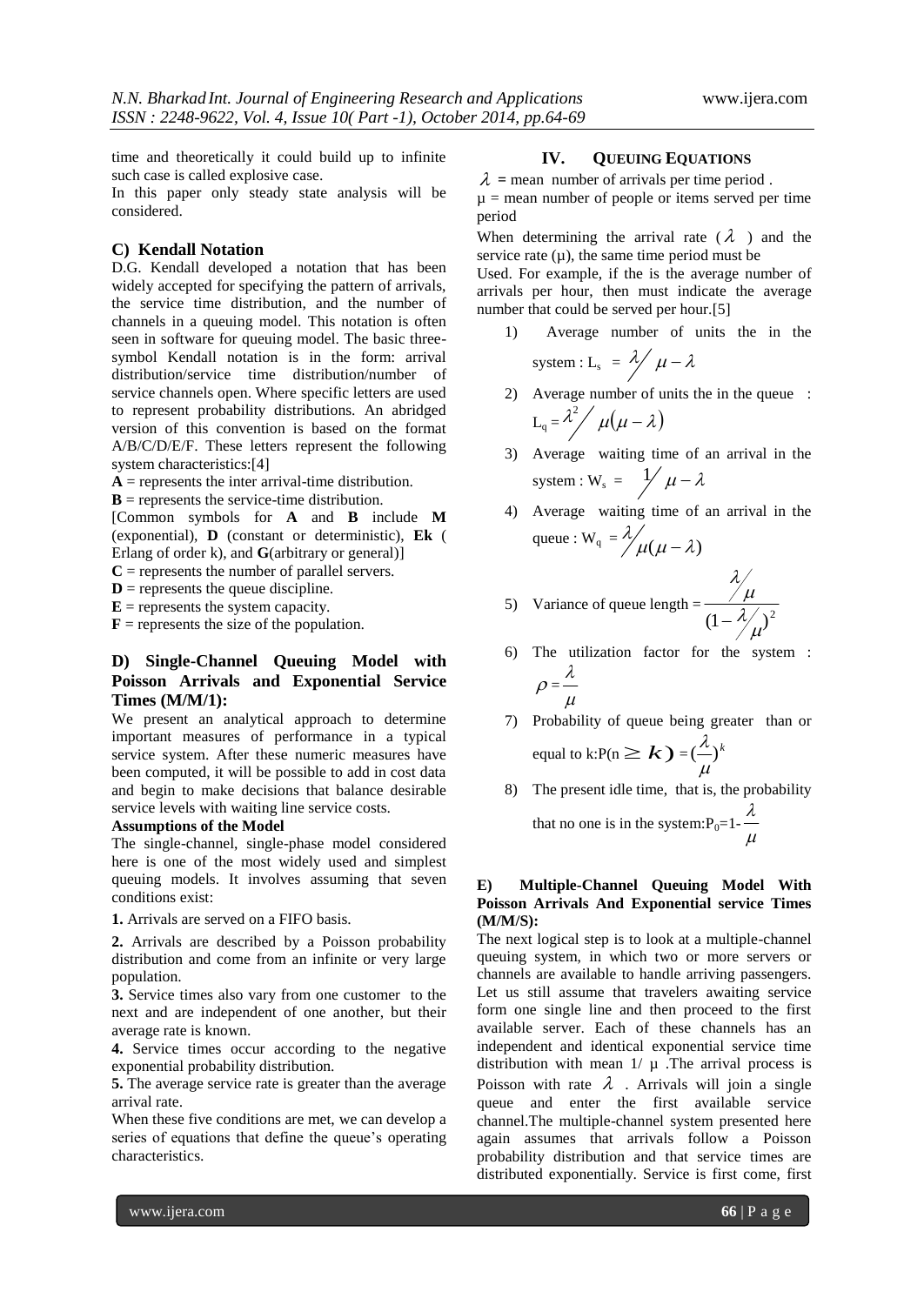served, and all servers are assumed to perform at the same rate.Other assumptions listed earlier for the single-channel model apply as well.[6,7]

**Equations for the Multichannel queuing Model:** If we let

 $\lambda$  = average arrival rate, and

 $\mu$  = average service rate at each channel.

C= number of parallel service channels

 $P_n$ =probability of n customers in the system

n =number of customers in the system

The following formulas may be used in the waiting line analysis

1) Probability of the system shall be idle:



2) average number of customers in the queue :

$$
\mathbf{L}_{\mathbf{q}} = \frac{\lambda \cdot \mu\left(\frac{\lambda}{\mu}\right)^{c}}{(c-1)!(c\mu - \lambda)^{2}} \times p_{0}
$$

- 3) average number of customers in the system:  $L_s=L_q+$  $\mu$ λ
- 4) average number of customers in the system:  $\boldsymbol{I}$

$$
W_q = \frac{Z_q}{\lambda}
$$

5) average number of customers in the system:  $W_s = \frac{L_s}{a}$ 

$$
W_s = \frac{1}{\lambda}
$$

6) probability of a customer has to wait:

$$
P(n \ge c) = \frac{\mu \left(\frac{\lambda}{\mu}\right)^c}{(c-1)!(c\mu - \lambda)} \times P_0
$$

- 7) probability of a customer enters the service without waiting  $=1-P(n \ge c)$
- 8) Utilization factor :  $\mu$ λ  $\rho = \frac{c}{c}$  $=$

#### **F)Numerical example results and analysis**:

We are taken some examples and calculated there different parameters as given in the following Tables

|  |  | For M/M/1 model |  |
|--|--|-----------------|--|
|--|--|-----------------|--|

| Sr. | $\lambda$ | $\mu$ | $\rho$ | L <sub>s</sub> | $L_q$   | $W_{s}$ | $W_q$   |
|-----|-----------|-------|--------|----------------|---------|---------|---------|
| no. |           |       |        |                |         |         |         |
| 1   | 12        | 5     | 2.4    | $-1.71$        | $-4.10$ | $-0.14$ | $-0.34$ |
| 2   | 15        | 6     | 2.5    | $-1.67$        | $-4.17$ | $-0.11$ | $-0.27$ |
| 3   | 17        | 6     | 2.8    | $-1.54$        | $-4.31$ | $-0.9$  | $-0.25$ |
| 4   | 20        | 7     | 2.9    | $-1.54$        | $-4.46$ | $-0.7$  | $-0.20$ |
| 5   | 23        | 8     | 2.9    | $-1.53$        | $-4.48$ | $-0.7$  | $-0.20$ |
| 6   | 22        | 8     | 2.7    | $-1.57$        | $-4.28$ | $-0.7$  | $-0.19$ |
| 7   | 26        | 9     | 2.9    | $-1.53$        | $-4.48$ | $-0.6$  | $-0.17$ |
| 8   | 21        | 8     | 2.6    | $-1.61$        | $-4.18$ | $-0.8$  | $-0.21$ |
| 9   | 20        | 8     | 2.5    | $-1.67$        | $-4.17$ | $-0.8$  | $-0.20$ |
| 10  | 17        | 6     | 2.8    | $-1.54$        | $-4.31$ | $-0.9$  | $-0.25$ |
| 11  | 20        | 7     | 2.9    | $-1.54$        | $-4.47$ | $-0.8$  | $-0.23$ |
| 12  | 20        | 8     | 2.5    | $-1.67$        | $-4.17$ | $-0.8$  | $-0.20$ |
| 13  | 17        | 6     | 2.8    | $-1.54$        | $-4.31$ | $-0.9$  | $-0.23$ |
| 14  | 15        | 7     | 2.1    | $-1.88$        | $-3.95$ | $-0.12$ | $-0.25$ |
| 15  | 13        | 6     | 2.2    | $-1.86$        | $-4.9$  | $-0.14$ | $-0.30$ |
| 16  | 10        | 6     | 1.7    | $-2.5$         | $-4.25$ | $-0.25$ | $-0.42$ |

#### For M/M/2 model

| Sr.            | $\lambda$ | $\mu$          | γ   | $\rho$ | $P_0$                    | $L_q$                    | $L_{\rm s}$                 | $W_q$   | W <sub>s</sub>           |
|----------------|-----------|----------------|-----|--------|--------------------------|--------------------------|-----------------------------|---------|--------------------------|
| no.            |           |                |     |        |                          |                          |                             |         |                          |
| $\mathbf{1}$   | 12        | 5              | 2.4 | 1.20   | $\overline{\phantom{a}}$ | $-7.7$                   | $-6.5$                      | $-0.64$ |                          |
|                |           |                |     |        | 0.09                     |                          |                             |         | 0.54                     |
| $\overline{c}$ | 15        | 6              | 2.5 | 1.25   |                          | $-10.7$                  | $-9.45$                     | $-0.71$ |                          |
|                |           |                |     |        | 0.11                     |                          |                             |         | 0.63                     |
| $\overline{3}$ | 17        | 6              | 2.8 | 1.40   | ۰.                       | $-5.8$                   | $-4.4$                      | $-0.34$ |                          |
|                |           |                |     |        | 0.17                     |                          |                             |         | 0.31                     |
| $\overline{4}$ | 20        | $\overline{7}$ | 2.9 | 1.45   | a.                       | $-5.4$                   | $-3.95$                     | $-0.27$ | $\sim$                   |
|                |           |                |     |        | 0.18                     |                          |                             |         | 0.19                     |
| 5              | 23        | 8              | 2.9 | 1.45   |                          | $-5.4$                   | $-3.95$                     | $-0.23$ |                          |
|                |           |                |     |        | 0.18                     |                          |                             |         | 0.17                     |
| 6              | 22        | 8              | 2.7 | 1.35   | $\frac{1}{2}$            | $-7.65$                  | $-6.3$                      | $-0.34$ |                          |
|                |           |                |     |        | 0.14                     |                          |                             |         | 0.28                     |
| $\tau$         | 26        | 9              | 2.9 | 1.45   |                          | $-5.4$                   | $-3.95$                     | $-0.20$ |                          |
|                |           |                |     |        | 0.18                     |                          |                             |         | 0.15                     |
| 8              | 21        | 8              | 2.6 | 1.30   | $\overline{\phantom{a}}$ | $-6.34$                  | $-5$                        | $-0.30$ | $\overline{\phantom{a}}$ |
|                |           |                |     |        | 0.13                     |                          |                             |         | 0.23                     |
| 9              | 20        | 8              | 2.5 | 1.25   | ä,                       | $-10.7$                  | $-9.45$                     | $-0.53$ |                          |
|                |           |                |     |        | 0.11                     |                          |                             |         | 0.47                     |
| 10             | 17        | $\overline{6}$ | 2.8 | 1.40   |                          | $-5.8$                   | $-4.4$                      | $-0.34$ |                          |
|                |           |                |     |        | 0.11                     |                          |                             |         | 0.26                     |
| 11             | 20        | $\overline{7}$ | 2.9 | 1.45   |                          | $-5.4$                   | $-3.95$                     | $-0.27$ |                          |
|                |           |                |     |        | 0.18                     |                          |                             |         | 0.20                     |
| 12             | 20        | 8              | 2.5 | 1.25   |                          | $-10.7$                  | $-9.45$                     | $-0.53$ |                          |
|                |           |                |     |        | 0.11                     |                          |                             |         | 0.47                     |
| 13             | 17        | 6              | 2.8 | 1.40   | $\overline{\phantom{a}}$ | $-5.8$                   | $-4.4$                      | $-0.34$ | $\overline{\phantom{a}}$ |
|                |           |                |     |        | 0.17                     |                          |                             |         | 0.26                     |
| 14             | 15        | $\overline{7}$ | 2.1 | 1.05   |                          | $\overline{\phantom{a}}$ | $\mathcal{L}_{\mathcal{A}}$ | $-1.2$  |                          |
|                |           |                |     |        | 0.02                     | 18.52                    | 17.47                       |         | 1.16                     |
| 15             | 13        | 6              | 2.2 | 1.10   |                          |                          | $-9.54$                     | $-0.81$ |                          |
|                |           |                |     |        | 0.04                     | 10.64                    |                             |         | 0.73                     |
| 16             | 10        | 6              | 1.7 | 0.85   | 0.08                     | 4.35                     | 5.2                         | 0.435   | 0.521                    |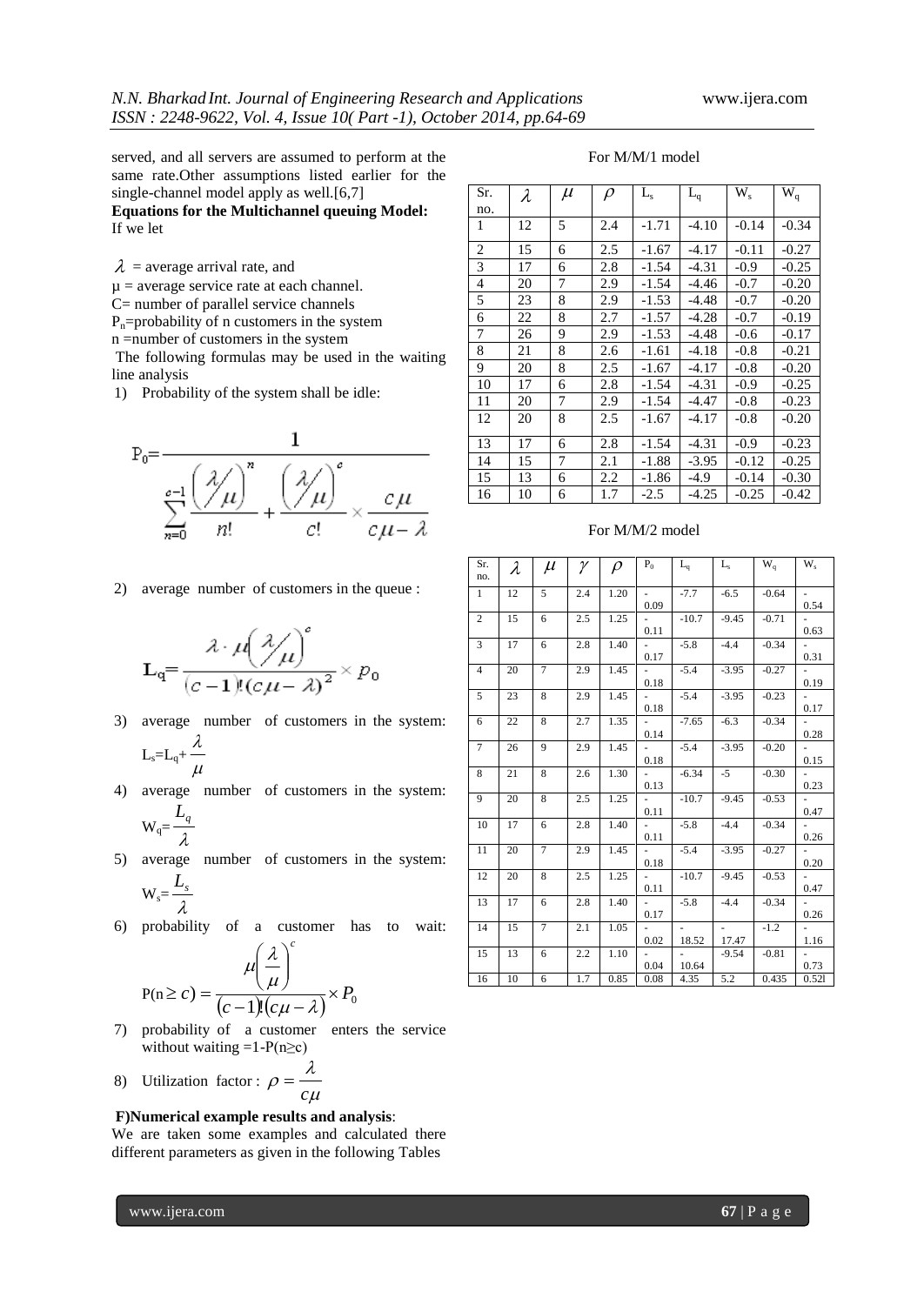| For M/M/3 model |                 |                |                  |                          |                          |                |                         |                          |                         |
|-----------------|-----------------|----------------|------------------|--------------------------|--------------------------|----------------|-------------------------|--------------------------|-------------------------|
| Sr              | $\lambda$       | $\mu$          | $\gamma$         | $\rho$                   | $P_0$                    | $L_q$          | $L_{\rm s}$             | $\overline{W_q}$         | $W_{s}$                 |
|                 |                 |                |                  |                          |                          |                |                         |                          |                         |
| no              |                 |                |                  |                          |                          |                |                         |                          |                         |
|                 |                 |                |                  |                          |                          |                |                         |                          |                         |
| $\mathbf{1}$    | 12              | 5              | 2.               | 0.8                      | 0.05                     | 2.58           | 3.38                    | 0.21                     | 0.28                    |
|                 |                 |                | 4                | $\boldsymbol{0}$         | 6                        |                |                         | 5                        | $\boldsymbol{2}$        |
| $\overline{2}$  | 15              | 6              | $\overline{2}$ . | 0.8                      | 0.04                     | 3.36           | 4.19                    | 0.22                     | 0.27                    |
|                 |                 |                | $\frac{5}{2}$    | 3                        | 5                        |                |                         | $\overline{\mathcal{L}}$ | 9                       |
| $\mathfrak z$   | 17              | $\epsilon$     |                  | 0.9                      | 0.01                     | 13.3           | 14.3                    | 0.78                     | 0.84                    |
|                 |                 |                | $\frac{8}{2}$    | $\overline{\mathcal{A}}$ | 4                        | 7              | $\mathbf{1}$            | 6                        | $\boldsymbol{2}$        |
| $\overline{4}$  | 20              | 7              |                  | 0.9                      | 0.01                     | 16.9           | 17.9                    | 0.84                     | 0.89                    |
|                 |                 |                | $\frac{9}{2}$    | 5                        | $\mathbf{1}$             | 9              | 4                       | 9                        | $\boldsymbol{7}$        |
| 5               | 23              | $\,8\,$        |                  | 0.9                      | 0.01                     | 16.9           | 17.9                    | 0.73                     | 0.78                    |
|                 |                 |                | $\frac{9}{2}$    | 5                        | $\mathbf{1}$             | 9              | 4                       | $\boldsymbol{8}$         |                         |
| $\overline{6}$  | 22              | $\overline{8}$ |                  | 0.9                      | 0.02                     | 9.43           | 10.3                    | 0.42                     | 0.47                    |
|                 |                 |                | $\frac{7}{2}$    | $\overline{\mathbf{c}}$  | $\boldsymbol{0}$         |                | 5                       | $\boldsymbol{8}$         |                         |
| $\overline{7}$  | $\overline{26}$ | $\overline{9}$ |                  | 0.9                      | 0.01                     | 24.3           | 25.3                    | 0.93                     | 0.97                    |
|                 |                 |                |                  | 6                        | $\boldsymbol{0}$         | 8              | $\overline{\mathbf{4}}$ | $\tau$                   |                         |
| 8               | 21              | 8              | $\frac{9}{2}$    | 0.8                      | 0.03                     | 5.27           | 6.14                    | 0.25                     | 0.29                    |
|                 |                 |                | $\overline{6}$   | $\tau$                   | 5                        | 8              | 8                       | $\mathbf{1}$             | $\overline{\mathbf{c}}$ |
| $\overline{9}$  | 20              | 8              | 2.               | 0.8                      | 0.04                     | 3.36           | 4.19                    | 0.20                     | 0.20                    |
|                 |                 |                | $\overline{5}$   | 3                        | 5                        |                |                         | 9                        | 9                       |
| 10              | $\overline{17}$ | $\overline{6}$ | $\overline{2}$ . | 0.9                      | 0.01                     | 13.3           | 14.3                    | 0.84                     | 0.84                    |
|                 |                 |                | 8                | $\overline{4}$           | $\overline{\mathcal{A}}$ | 7              | $\mathbf{1}$            | $\boldsymbol{2}$         | $\overline{\mathbf{c}}$ |
| 11              | 20              | 7              | $\overline{2}$ . | 0.9                      | 0.01                     | 16.9           | 17.9                    | 0.84                     | 0.89                    |
|                 |                 |                | $\overline{9}$   | 5                        | $\mathbf{1}$             | 9              | $\overline{4}$          | 9                        | $\boldsymbol{7}$        |
| 12              | 20              | 8              | $\overline{2}$ . | 0.8                      | 0.04                     | 3.36           | 4.19                    | 0.16                     | 0.20                    |
|                 |                 |                | $\overline{5}$   | 3                        | 5                        |                |                         | 8                        | 9                       |
| 13              | $\overline{17}$ | $\overline{6}$ | $\overline{2}$ . | 0.9                      | 0.01                     | 13.3           | 14.3                    | 0.78                     | 0.02                    |
|                 |                 |                | $\frac{8}{2}$    | 4                        | 4                        | 7              | $\mathbf{1}$            | 6                        | 6                       |
| $\overline{14}$ | 15              | $\overline{7}$ |                  | 0.7                      | 0.09                     | 1.22           | 1.93                    | 0.08                     | 0.12                    |
|                 |                 |                | $\overline{1}$   | $\mathbf{1}$             | 4                        | $\overline{5}$ | 5                       | $\overline{c}$           | 9                       |
| 15              | 13              | $\overline{6}$ | 2.               | 0.7                      | 0.08                     | 1.87           | 2.59                    | 0.14                     | 0.19                    |
|                 |                 |                | $\overline{2}$   | $\overline{2}$           | $\overline{\mathbf{3}}$  | 9              | 9                       | 4                        | $\overline{9}$          |
| 16              | $\overline{10}$ | $\overline{6}$ | $\overline{1}$ . | 0.5                      | 0.16                     | 0.37           | 0.09                    | 0.03                     | 0.09                    |
|                 |                 |                | $\overline{7}$   | 5                        | 9                        | 6              | $\overline{2}$          | $\boldsymbol{7}$         | $\boldsymbol{2}$        |

### Graph of M/M/1











#### **V. CONCLUSION**

The aim of this work is to develop an efficient procedure for cloud computing queuing. From the above study it is clear that to reduce the waiting time of customer, we have needed to increase to three number of service channels. This work do not include both waiting as well as service cost due to non availability of required data. In further study the cost factor will be considered to find better cloud computing queuing.

#### **REFERENCES**

- [1] Huimin Xiao, Guozheng Zhang, The Queuing Theory Application in Bank Service Optimization, *IEEE* 2010.
- [2] Hao-peng CHEN, Shao-chong Li.A, "Queueing-based Model for Performance Management on Cloud", *Proceedings of IEEE International conference on Advanced Information Managements and Services* 2010, pp.83-88.
- [3] R.D Mei, and H.B Meeuwissen, "modeling end-to-end Quality-of-Service for transaction-based services in multi-domain environment", *In performance Challenges for Efficient Next Generation Networks (Eds. X.J. Liang, Z.H. Xin, V.B Iversen. and G.S. Kuo),*